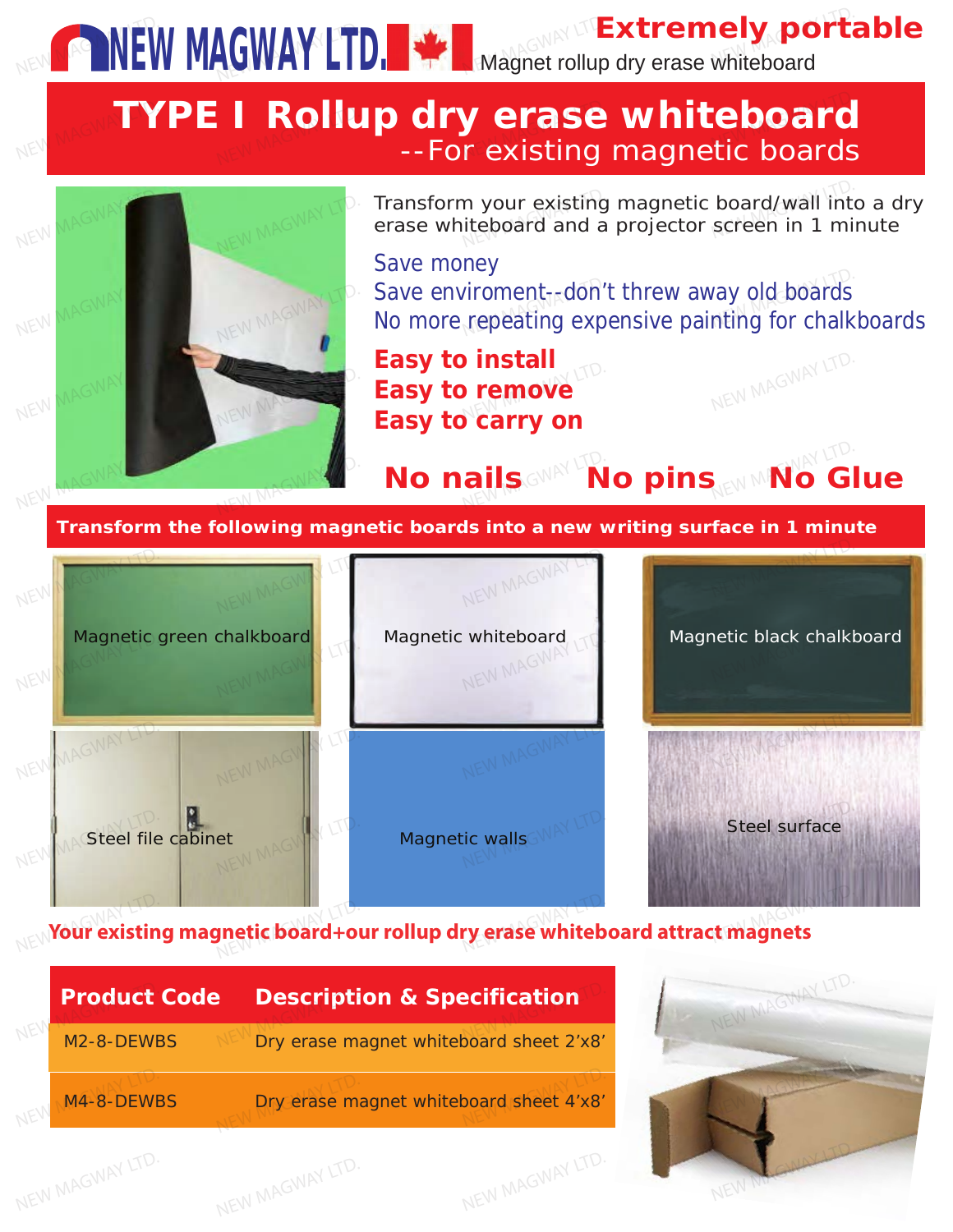## **NEW MAGWAY LID.** THE Magnet rollup dry erase whiteboard NEW **MAGWAY LTD.**

# **TYPE II Rollup magnetic dry erase whiteboard**



To transform the smooth & dry surface in a home, office and<br>Classroom into a MAGNETIC classroom into a MAGNETIC dry erase whiteboard and projector screen has never been such easy! and y erase writteboard and<br>projector screen has nev

**Save money Save space Save paper** NEW MA**Save**  $\mathbb{R}$ NEW MAG

**The surface ATTRACTS MAGNETS**<br> **NEW MAGNETS** 

**Ceramic wall** 

MAGNETIC BLACK CHALKBOARD IS A REAL PROPERTY.<br>NEW Good for the following smooth & dry surfaces but not limited to



NEW MAGNETING

NEW MAGWAY LTD.

NEW MAGWAY LTD.

**Any clean, smooth<br><b>& dry surface** *R* dry surface **Ceramic wall** I**urface**<br>New Ma<sup>gymay LTD.</sup>

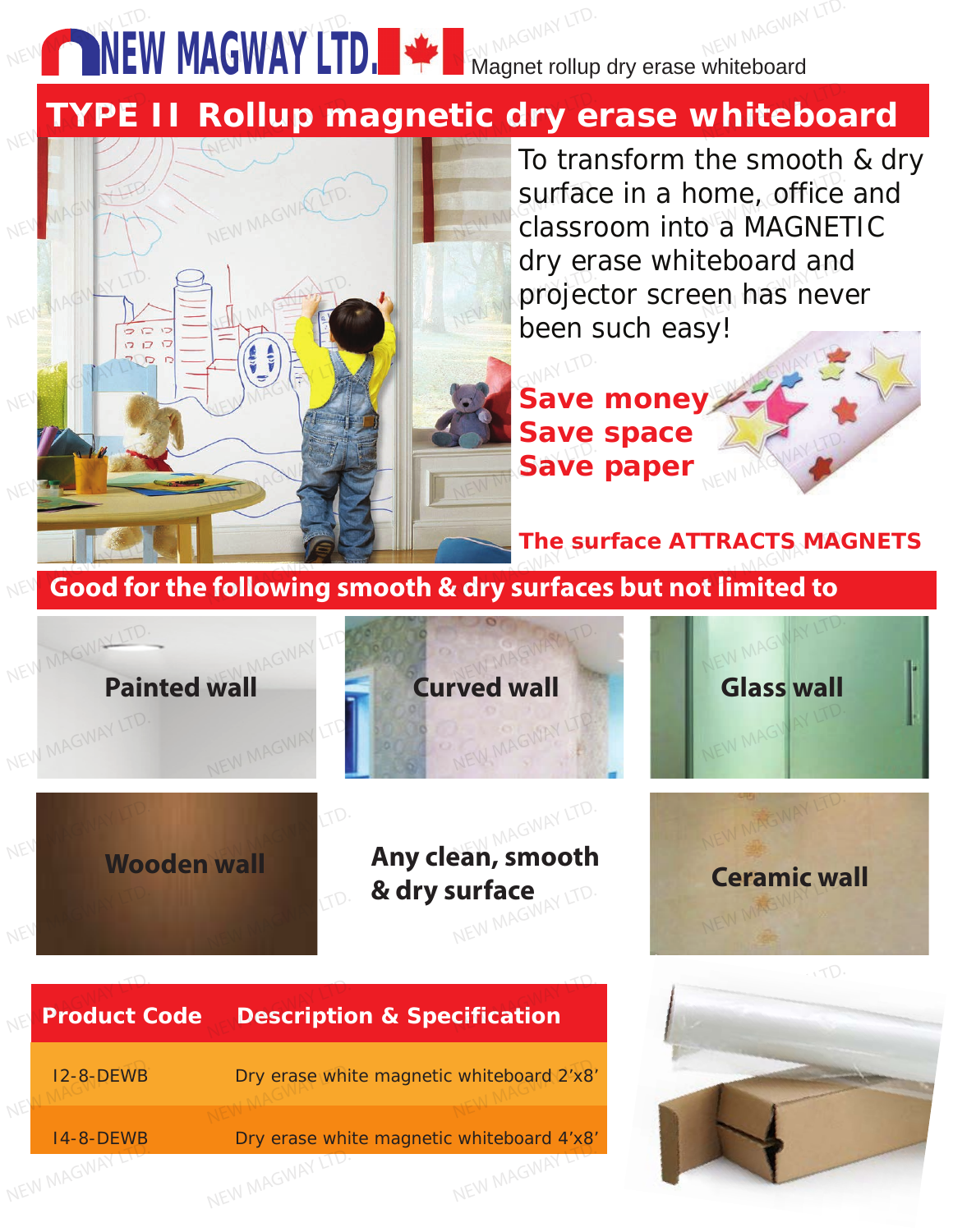**NEW MAGWAY LTD. WEW MAGWAY LTD.** 

# Type III Rollup magnetic dry erase whiteboard kit

NEW MAGWAY LTD.

 $\blacksquare$ 

NEW MAGWAY LTD.

NEW MAGWAY LTD.

Each kit includes the following items:

- 
- Each Kit includes the following fields.<br>1 One piece of white board skin sheet<br>2 Two pieces of whiteboard substrate<br>3 1 magnet pen holder 2 Two pieces of whiteboard substrate
- 3 1 magnet pen holder
- 4 10 sheet of all purpose iron color paper which sticks a To sheet of all purpose from color paper write<br>
onto the top of the board magnetically





| <b>Product Code</b> | <b>Description &amp; Specification</b>        |
|---------------------|-----------------------------------------------|
| 4-4-WB kit          | Rollup magnetic dry erase hiteboard kit 4'x4' |
| 4-6-WB kit          | Rollup magnetic dry erase hiteboard kit 4'x6' |
| 4-8-WB kit          | Rollup magnetic dry erase hiteboard kit 4'x8' |

\*The whiteboard skin magnetically stick to the substrate and it can<br>be changed with the replacement new skin be changed with the replacement new skin \*The whiteboard skin magnetically st<br>be changed with the replacement new

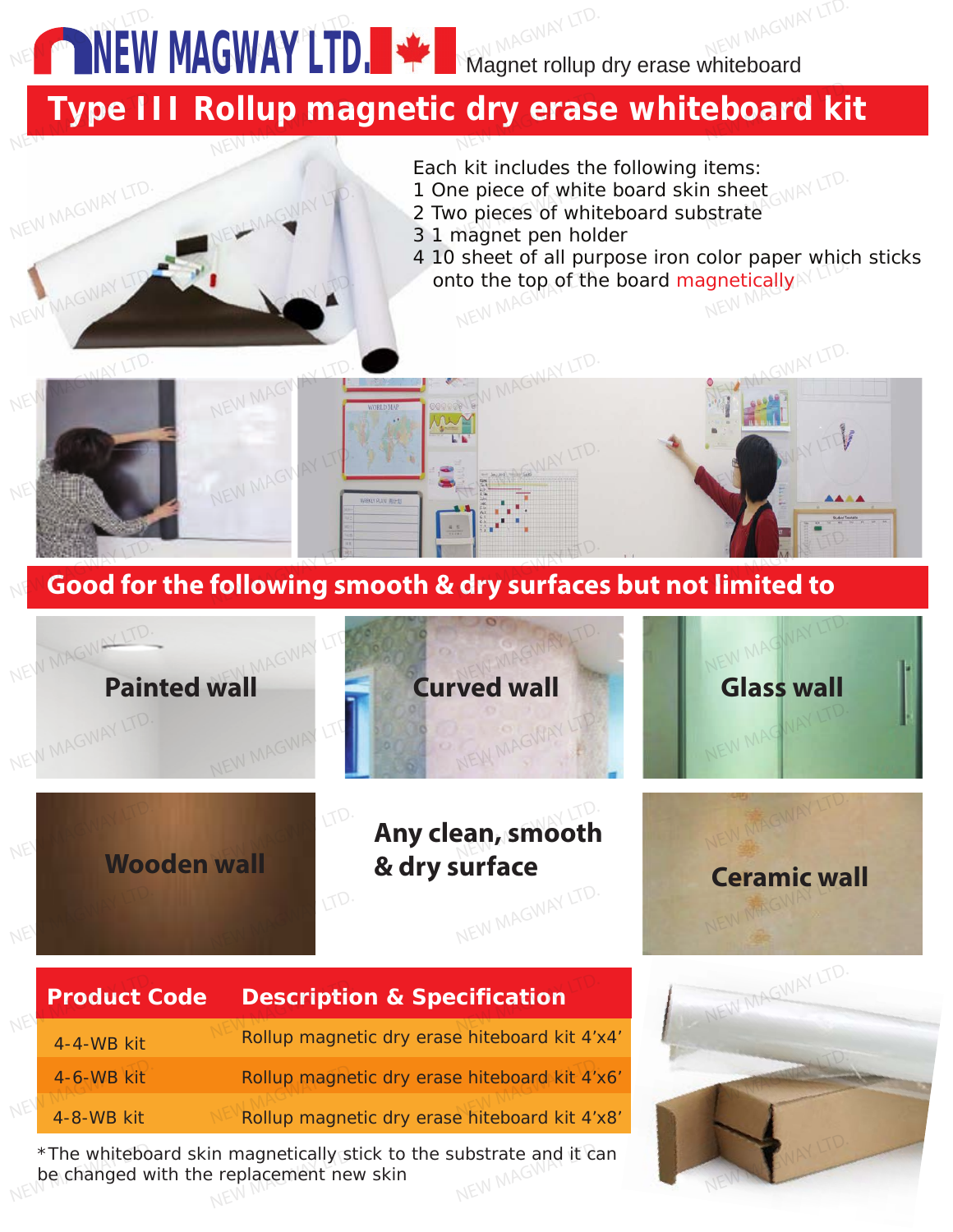**NEW MAGWAY LTD.** NEW MAGWAY LTD. WE AN MAGYMEY LTD.

# Magnetic white/green/black board accessories<br>New Magnet in tem NO. Description Description

| Item NO.          | <b>Description</b>                                                        |                 | <b>Color magnet sheet</b> |
|-------------------|---------------------------------------------------------------------------|-----------------|---------------------------|
| <b>MCS-85-11P</b> | Black/Blue/Green/Orange/Red/<br>Yellow/White<br>Size: 8.5"x11"            | NEW MAGWAY      |                           |
|                   | *Each pack is 7 sheet, one color per sheet                                |                 |                           |
| MCS-85-11S        | Black/Blue/Green/Orange/Red/<br>Yellow/White<br>Size: 8.5"x11"            | NEW MAGWAY LTD. |                           |
| Item NO.          | <b>Description</b>                                                        |                 | <b>Color magnet strip</b> |
| M12-05-12P        | Blue/Green/Red/Yellow<br>Size: 12"x0.5"                                   |                 |                           |
|                   | *Each pack is 4 strips, one color per strip                               |                 |                           |
| M12-05-12S        | Blue/Green/Red/Yellow<br>Size: 12"x0.5                                    | NEW MAGWAY LTD. |                           |
| M25-05            | Blue/Green/Orange/Red/White/Yellow<br>Dry erase surface<br>Size: 25'x0.5" |                 |                           |
| $M25-1$           | Blue/Green/Orange/Red/White/Yellow<br>Dry erase surface<br>Size: 25'x1"   |                 |                           |
| M25-2             | Blue/Green/Orange/Red/White/Yellow<br>Dry erase surface<br>Size: 25'x2"   |                 |                           |
| Item NO.          | <b>Description</b>                                                        |                 | Magnet plain strip/tape   |
| M100-05PB         | Magnet strip<br>Size: 100'x0.5"                                           | NEW MAGWAY      |                           |
| M100-075PB        | Magnet strip<br>Size: 100'x0.75"                                          | NEW MAGWAY LTD. |                           |
| M100-1PB          | Magnet strip<br>Size: 100'x1"                                             |                 |                           |
| M100-05PSA        | Magnet tape<br>Size: 100'x0.5"                                            | NEW MAGWAY      |                           |
| M100-1PSA         | Magnet tape<br>Size: 100'x1"<br>ITD.                                      | NEW MAGWAY LTD. |                           |
| NEW MAGWAY        | NEW MAGWAY                                                                |                 | NEW MAGWI                 |

Please send your order/inquire info@newmagway.com or call us: 905-480-0174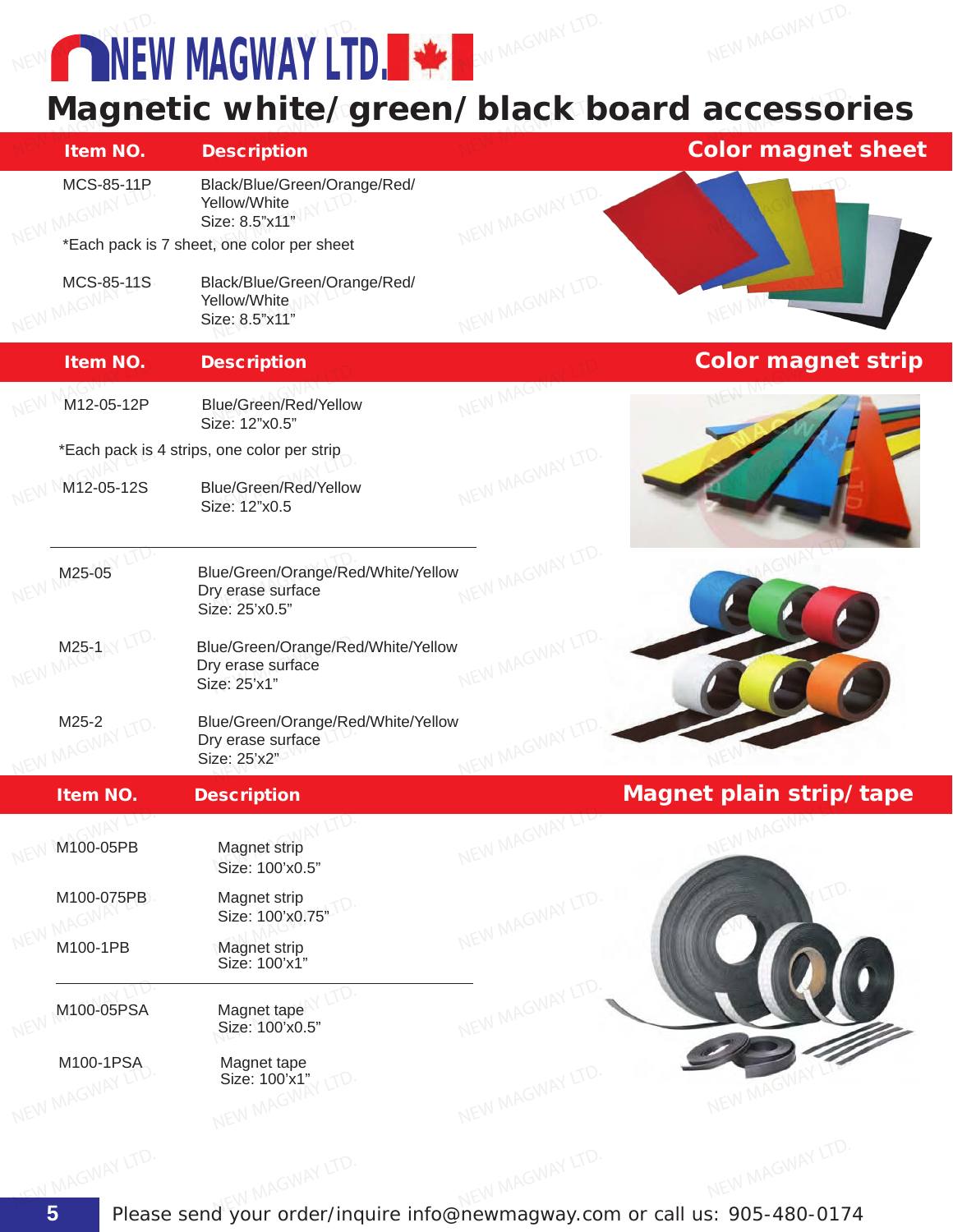**NEW MAGWAY LID. THE Magnet stickers** 

### Magnetic white/green/black board accessories Magnetic white/green/black board accessori

| <b>Magnet sticker with self adhesive</b> | Item NO.              | <b>Description</b>                                                  |
|------------------------------------------|-----------------------|---------------------------------------------------------------------|
|                                          | MS100-4-030 PSA KC075 | Magnet round sticker<br>48 stickers per pack<br>Size: 0.75" in dia. |
|                                          | MS200-05-030PSA KC3   | Magnet retangle sticker<br>800 stickers per roll<br>Size: 3"x0.5"   |
|                                          | MS200-1-030 PSA KC1   | Magnet retangle sticker<br>2400 stickers per roll<br>Size: 1"x1"    |
| <b>Magnet sheet with self adhesive</b>   | Item NO.              | <b>Description</b>                                                  |
|                                          |                       |                                                                     |
|                                          | M11-8-020 PSA         | 11"x8.5"x0.02"                                                      |
|                                          | M18-12-020 PSA        | 18"x12"x0.02"                                                       |
|                                          | M18-12-012 PSA        | 18"x12"x0.012"                                                      |
| MAGWAY                                   | M35-2-030 PSA         | <b>Business card size</b><br>3.5"x2"x0.03"<br>50 pcs per pack       |
| NEW MAGWAY LTD.                          | MS175-25-020 PSA      | 5 business card kisscut<br>+0.5" kisscut adhesive<br>liner          |
| <b>GNAY LTD.</b>                         |                       |                                                                     |
| <b>Magnet strip with self adhesive</b>   | Item NO.              | <b>Description</b>                                                  |
|                                          | M100-05PSA            | TV.<br>100'x0.5"                                                    |
|                                          |                       |                                                                     |
| TV.                                      | M100-1PSA<br>117D     | 100'x1"<br>IAY LTD.                                                 |
| <b>Magnet roll with self adhesive</b>    | Item NO.              | <b>Description</b>                                                  |
|                                          | M50-24PSA             | 24" wide<br>Y LTD.<br>NEW MAGWAY                                    |
|                                          | NEW MAGWAY            |                                                                     |
|                                          | NEW MAGWAY LTD.       | NEW MAGWAY LTD.                                                     |

 $\overline{\phantom{a}}$   $\overline{\phantom{a}}$   $\overline{\phantom{a}}$   $\overline{\phantom{a}}$   $\overline{\phantom{a}}$   $\overline{\phantom{a}}$   $\overline{\phantom{a}}$   $\overline{\phantom{a}}$   $\overline{\phantom{a}}$   $\overline{\phantom{a}}$   $\overline{\phantom{a}}$   $\overline{\phantom{a}}$   $\overline{\phantom{a}}$   $\overline{\phantom{a}}$   $\overline{\phantom{a}}$   $\overline{\phantom{a}}$   $\overline{\phantom{a}}$   $\overline{\phantom{a}}$   $\overline{\$  $\mathcal{L}$ Please send your order/inquire info@newmagway.com or call us: 905-480-0174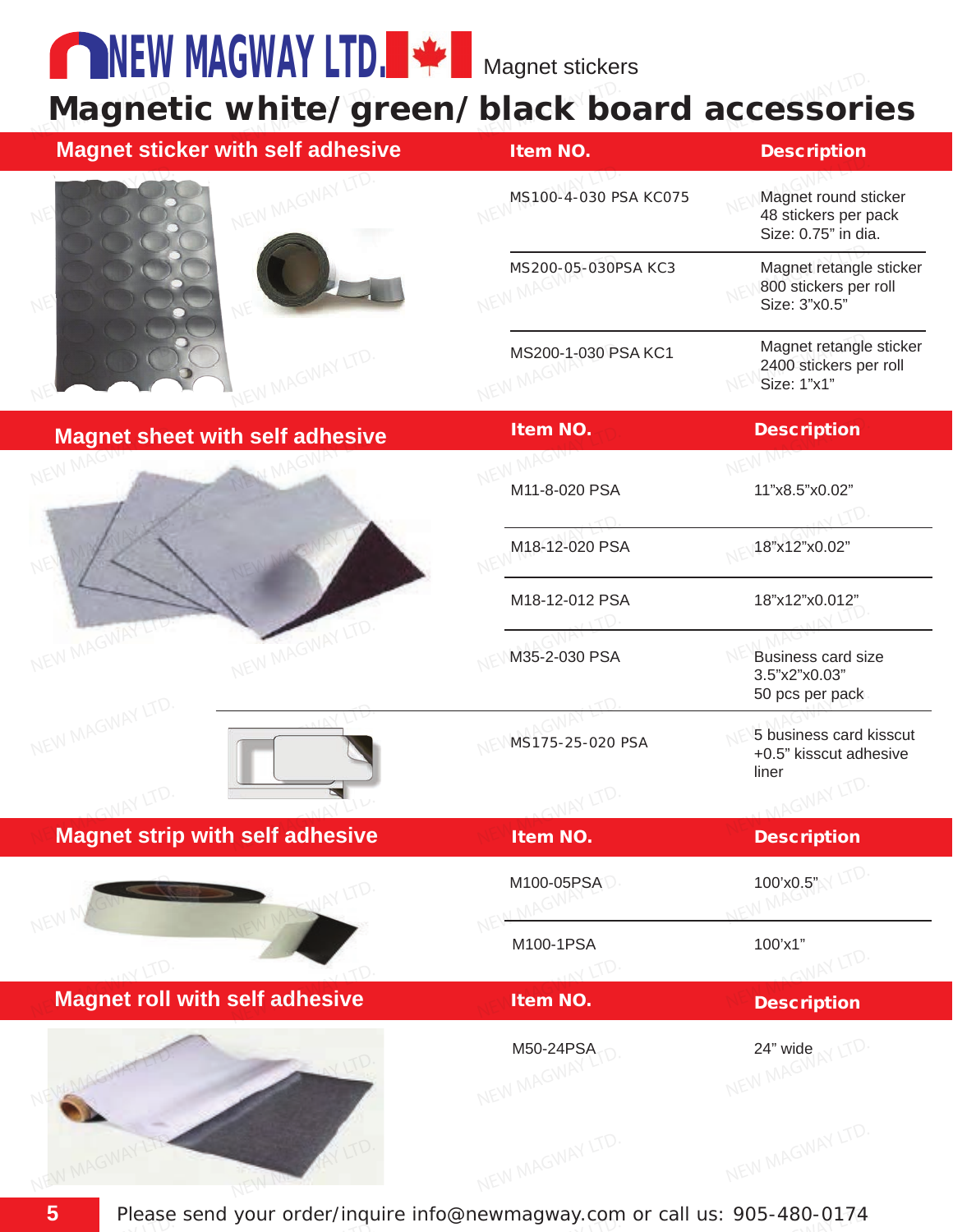Printable magnet paper Printable magnet vinyl  $\epsilon^{\rm SNR}$ <sup>CMAY LTD.</sup><br>Fintable magnet



# **NEW MAUWAT LTD. THE Printable magnet vinyl<br>Magnetic white/green/black board accessories**

**NEW MAGWAY LTD.** 

| <b>Printable magnet paper</b> |                  | Item NO.         | <b>Description</b>                                                                                   |
|-------------------------------|------------------|------------------|------------------------------------------------------------------------------------------------------|
|                               |                  | MP11-85-WM       | All purpose magnet paper<br>Size: 8.5"x11"<br>Color: White matt                                      |
|                               |                  | MP11-85-WG       | Photo quality inkjet magnet paper<br>Size: 8.5"x11"<br>Color: Gloss white                            |
|                               |                  | MP11-85-2WM      | 2-sided inkjet magnet paper<br>1 side magnetized<br>Size: 8.5"x11"<br>Color: White matt on both side |
| <b>Printable magnet vinyl</b> |                  | <b>Item NO.</b>  | <b>Description</b>                                                                                   |
| Regular magnet sheet          |                  | M50-24-015-WPVC  | 50'x24.375"x0.015" white matte vinyl                                                                 |
|                               |                  | M50-24-020-WPVC  | 50'x24.375"x0.020" white matte vinyl                                                                 |
|                               |                  | M50-24-030-WPVC  | 50'x24.375"x0.030" white matte vinyl                                                                 |
|                               |                  | M25-24-060-WPVC  | 25'x24.375"x0.060" white matte vinyl                                                                 |
| Wide format magnet sheet      |                  | M50-40-020-WPVC  | 50'x40"x0.020" white matte vinyl                                                                     |
|                               |                  | M25-40-030-WPVC  | 25'x40"x0.030" white matte vinyl                                                                     |
|                               |                  | M100-50-008-WPVC | 100'x50"x0.008" white matte vinyl                                                                    |
|                               | <b>MEN</b> NY    | M100-54-012-WPVC | 100'x54"x0.012" white matte vinyl                                                                    |
| NEW MAGWAY LTD.               | NEW MAGWAY LTD.  | NEW MAGWAY LTD.  | NEW MAGWAY LTD.                                                                                      |
| NEW MAGWAY LTD.               | NEW MAGWAY LTD.  | NEW MAGWAY LTD.  | NEW MAGWAY LTD.                                                                                      |
| NEW MAGWAY LTD.               | NEW MAGWAY LTD.  | NEW MAGWAY LTD.  | NEW MAGWAY LTD.                                                                                      |
| NEW MAGNAY LTD.               | VIEW MAGWAY LTD. | NEW MAGNAY LTD.  | NEW MAGWAY LTD.                                                                                      |

Please send your order/inquire info@newmagway.com or call us: 905-480-0174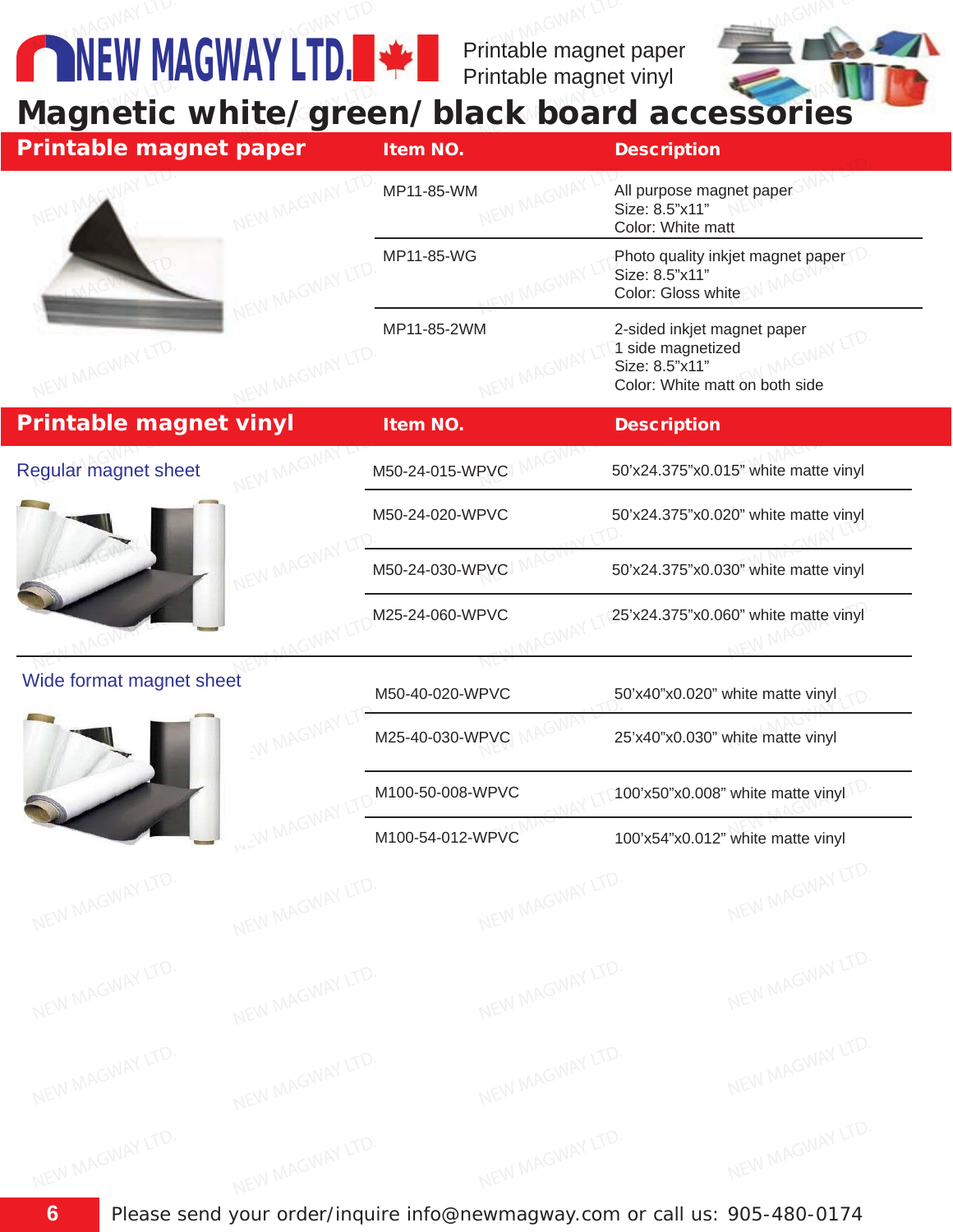

Please send your order/inquire info@newmagway.com or call us: 905-480-0174